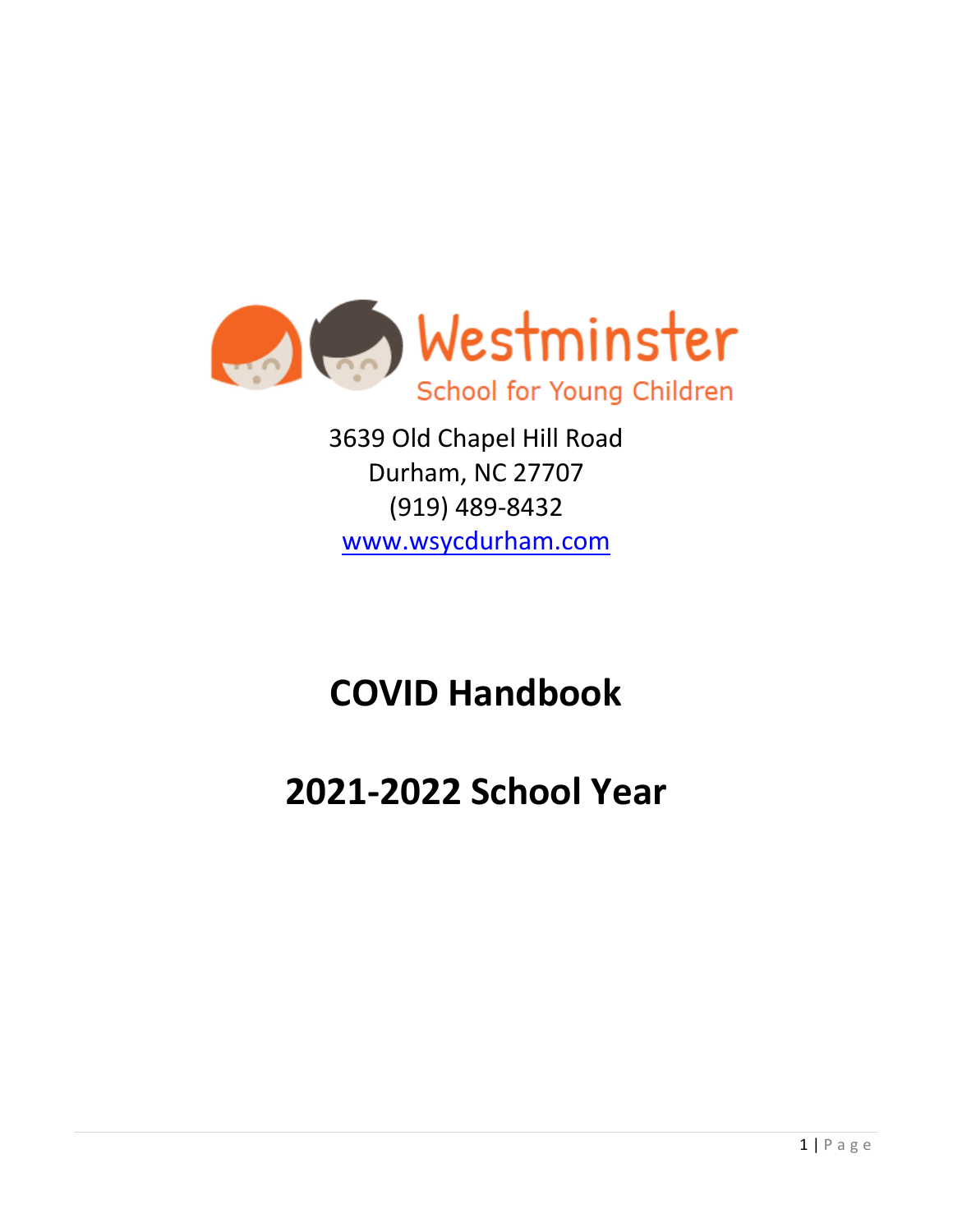## Table of Contents

| WSYC Student/Family Guidelines and Expectations9                                          |
|-------------------------------------------------------------------------------------------|
|                                                                                           |
| What are my next steps if my child has any COVID-19 symptoms listed previously? 10        |
| Returning to WSYC after Exposure or Confirmed Case of COVID-19 10                         |
|                                                                                           |
| What will the school day look like if half of the day is outside? 12                      |
| How will my child's tuition be affected if the school is forced to close due to COVID-19? |
| How will my tuition be affected if my child needs to self-isolate due to a COVID-19       |
|                                                                                           |
| How does COVID-19 change the existing health and wellness policy?  13                     |
| WSYC Preparation Guidelines from Respected Sources  14                                    |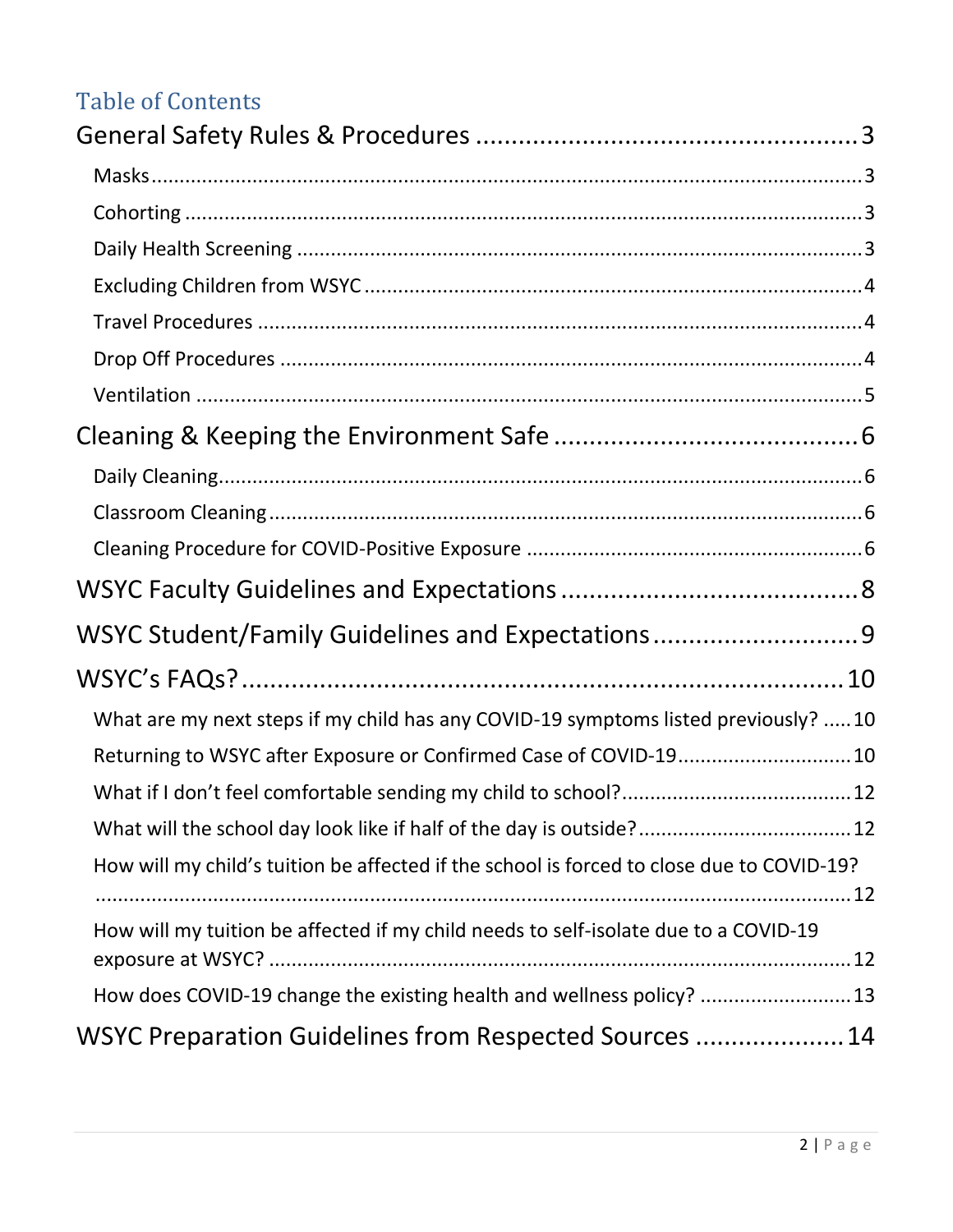# <span id="page-2-0"></span>**General Safety Rules & Procedures**

#### <span id="page-2-1"></span>**Masks**

All adults and all children two (2) years or older (i.e. required regardless of vaccination status) wear a face covering at all times when indoors and outdoors.

#### <span id="page-2-2"></span>**Cohorting**

Maintaining physical distance is often not feasible in a preschool setting, especially during certain activities (e.g., diapering, feeding, holding/comforting, etc.) and among younger children in general. When it is not possible to maintain physical distance in preschool settings, it is especially important to layer multiple prevention strategies, such as cohorting. Cohorting means keeping people together in a small group and having each group stay away from the other groups including on the playground.

#### <span id="page-2-3"></span>**Daily Health Screening**

When entering the Westminster facility, the staff members will ask you if you, your child, or any household member:

- 1. Been diagnosed with COVID-19 or awaiting a COVID-19 test?
- 2. Had any of the following symptoms since they were last at school?
	- o Fever (temperature of 100.4 degrees Fahrenheit or higher)
	- o Chills
	- o Fatigue
	- o Muscle or body aches
	- o Headache
	- o Shortness of breath or difficulty breathing
	- o New cough
	- o New loss of taste or smell
	- o Sore throat
	- o Congestion or runny nose
	- o Nausea or vomiting
	- o Diarrhea
- 3. Had close contact (been within 6 feet for a cumulative total of 15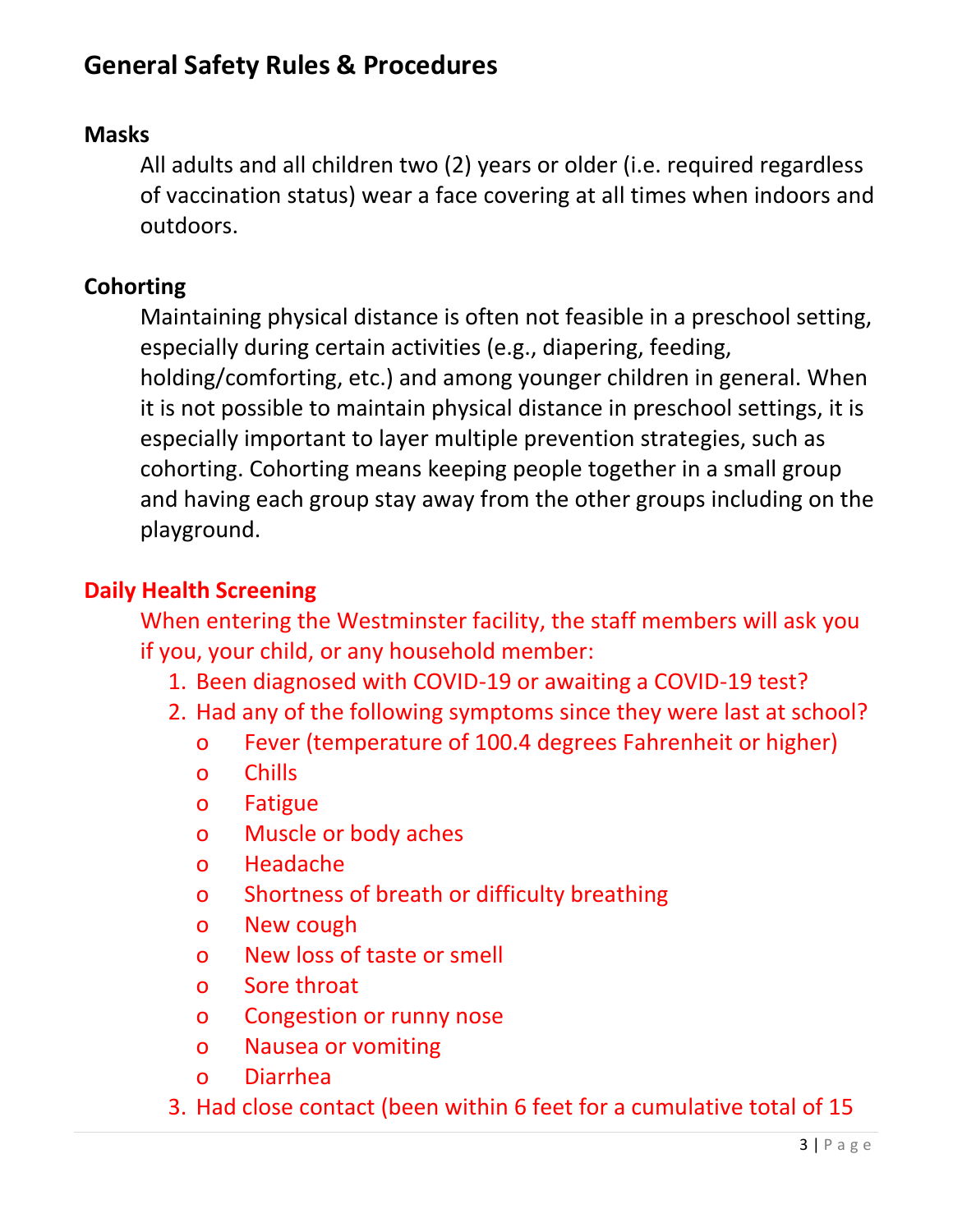minutes over a 24-hour period) with a person with undiagnosed symptoms of COVID-19 or diagnosed with COVID-19 in the last 14 days?

4. Has any health care provider been in contact with the you, your child, or any household member and advised them to quarantine?

### <span id="page-3-0"></span>**Excluding Children from WSYC**

The presence of any of the symptoms below generally suggests a person has an infectious illness and should not attend preschool, regardless of whether the illness is COVID-19.

- A fever taken by any method, including at armpit or orally
- Congestion, Sore Throat, Cough, etc.
- Two or more episodes of vomiting within a 12-hour period
- More than two stools above the child's normal pattern and diarrhea is not contained by a diaper or when toilet-trained children are having accidents
- Unable to participate comfortably in activities
- Symptoms that result in a need for care that is greater than the staff members can provide without compromising the health and safety of other children

#### <span id="page-3-1"></span>**Travel Procedures**

If your family has traveled or gathered with extended family and friends, DO NOT bring your child to WSYC for 72 hours after his/her last contact. This includes hosting a gathering in your home. If anyone develops symptoms or is awaiting a COVID test, your child is not able to return to school. If no one experiences any symptoms in those 72 hours, then your student is welcome to come back to WSYC.

#### <span id="page-3-2"></span>**Drop Off Procedures**

We will allow one family member to accompany his/her own child(ren) to the classroom door every morning at drop-off, while limiting the amount of time spent in the building. The family member must…

- Consistently wear a face covering.
- Enter from the front door (next to the office) and exit from the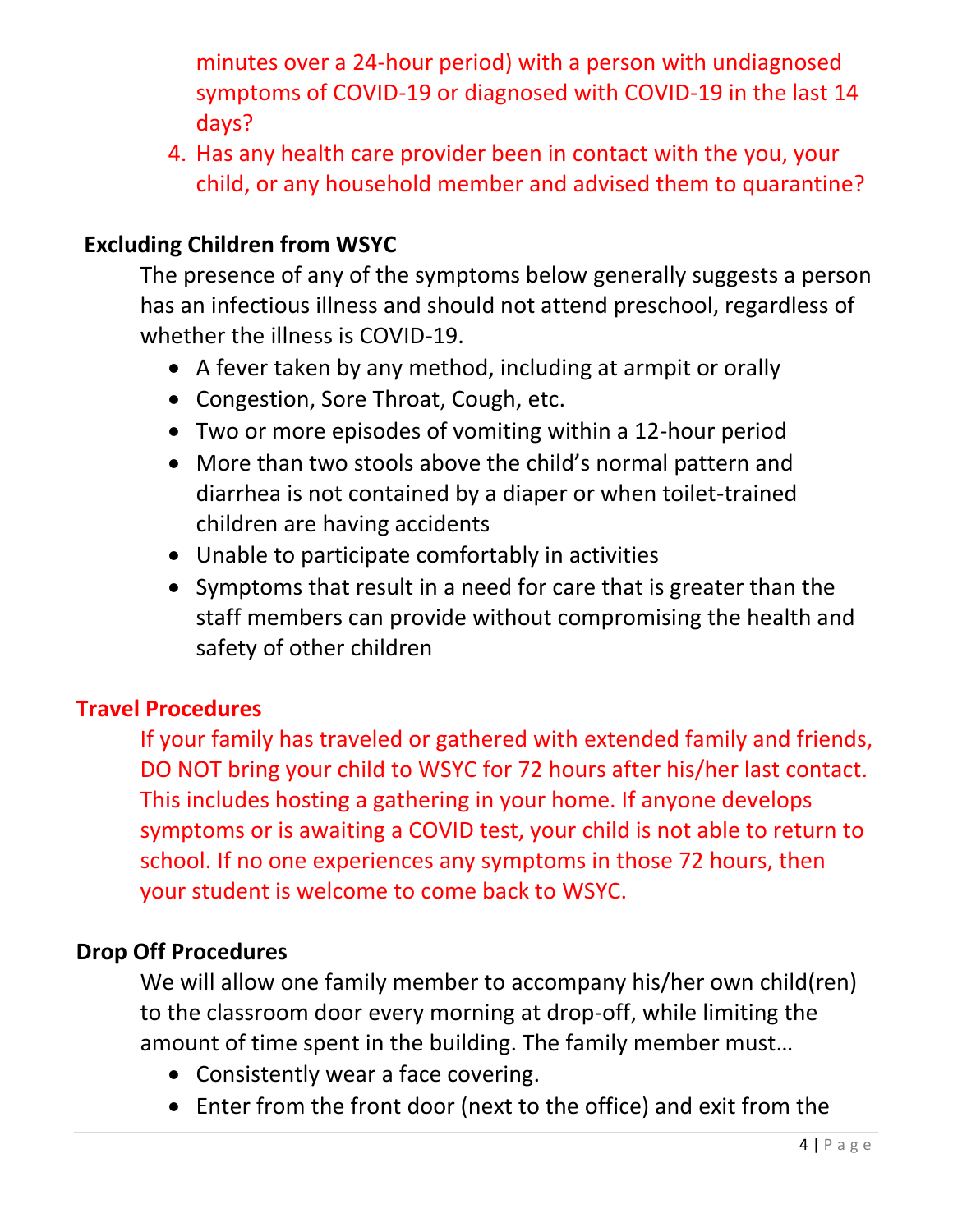back door (by the playground).

- Answer "NO" to all of the Daily Health Screening questions.
- Do not enter the classroom; instead entrust your child to their teacher at the classroom door.
- Maintain a physical distance of six (6) feet from others at all times.

#### <span id="page-4-0"></span>**Ventilation**

The WPC HVAC systems in all buildings are fitted with [MERV 13 level](https://www.epa.gov/coronavirus/what-kind-filter-should-i-use-my-home-hvac-system-help-protect-my-family-covid-19)  [filters,](https://www.epa.gov/coronavirus/what-kind-filter-should-i-use-my-home-hvac-system-help-protect-my-family-covid-19) which the EPA has determined to be suitable for filtering out the COVID virus, with the caution that good COVID behaviors (including but not limited to proper mask and handwashing procedures, social distancing, etc.) remain in use.

WSYC will ensure ventilation systems operate properly and increase circulation of outdoor air as much as possible (weather permitting) by opening screened windows and doors and using fans.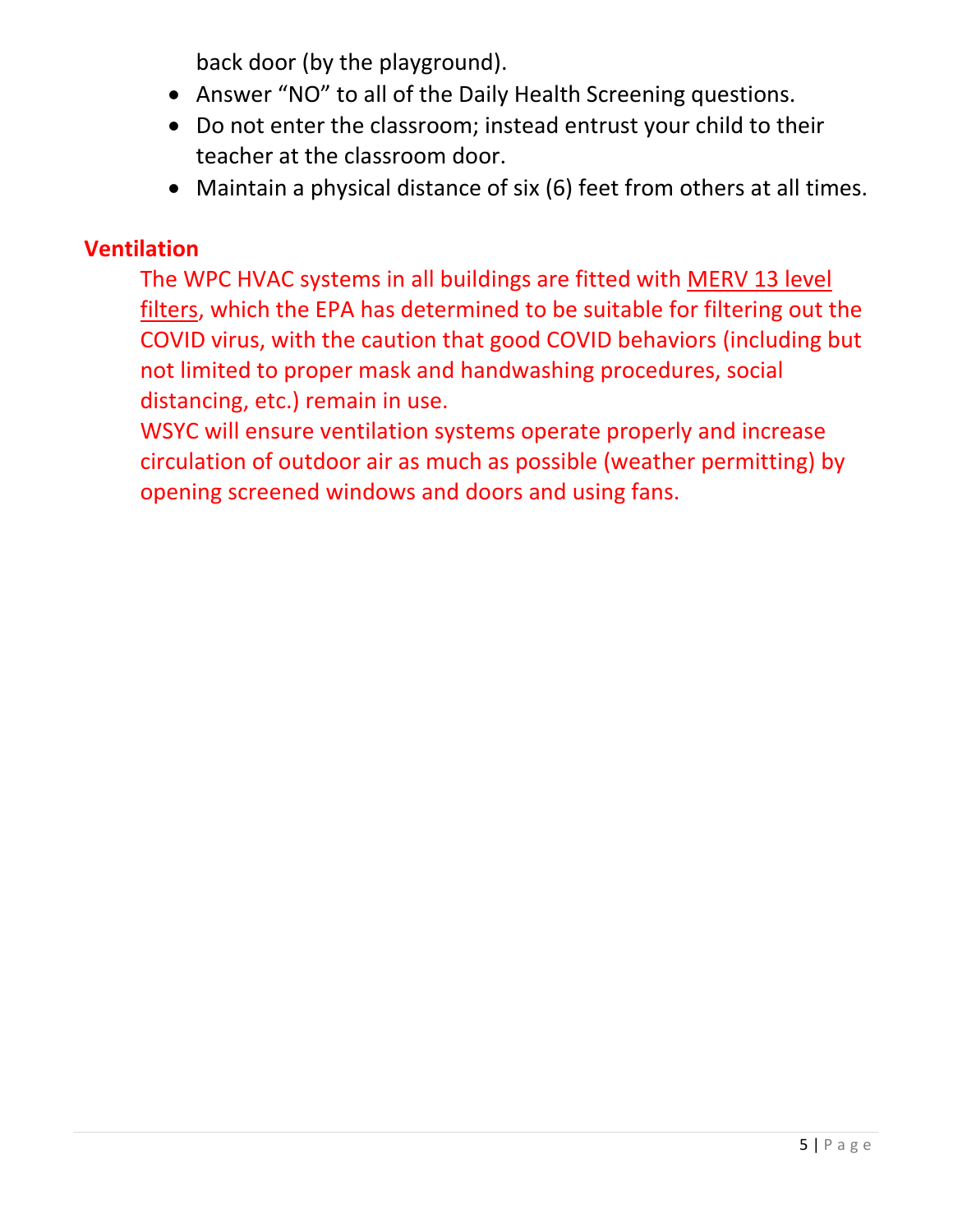# <span id="page-5-0"></span>**Cleaning & Keeping the Environment Safe**

## <span id="page-5-1"></span>**Daily Cleaning**

Corvus, our cleaning company, will clean everyday after the school day. They use a hospital-grade disinfectant for all of their cleaning, and each visit to campus involves disinfecting all high-touch surfaces, including but not limited to light switches and door handles.

#### <span id="page-5-2"></span>**Classroom Cleaning**

The teachers will…

- Remove and not use toys that cannot be easily cleaned.
- Sanitize surfaces and hard toys regularly, prioritizing high touch surfaces throughout the school day.
- Bathrooms will be wiped down with a disinfectant product regularly throughout the school day.
- Staff should ensure that there is adequate ventilation when using cleaning, sanitizing, and disinfecting products to prevent children from inhaling toxic fumes (e.g., open doors and/or windows).
- Setting up hand hygiene stations at the entrance of the facility so that people can use hand sanitizer on their hands before they enter. Keep hand sanitizer out of children's reach and supervise use.
- Clean and sanitize communal areas and objects between uses by different cohorts of children.

#### <span id="page-5-3"></span>**Cleaning Procedure for COVID-Positive Exposure**

Should we find out someone was on campus that was later diagnosed with COVID-19, or is exhibiting symptoms consistent with the virus, we will have the classroom or area disinfected and deep cleaned 24 hours after the last person occupied the area.

If someone says they feel sick while at Westminster School for Young Children(WSYC):

1. The Director of the school, will immediately notify all other staff members on site and begin isolation procedures: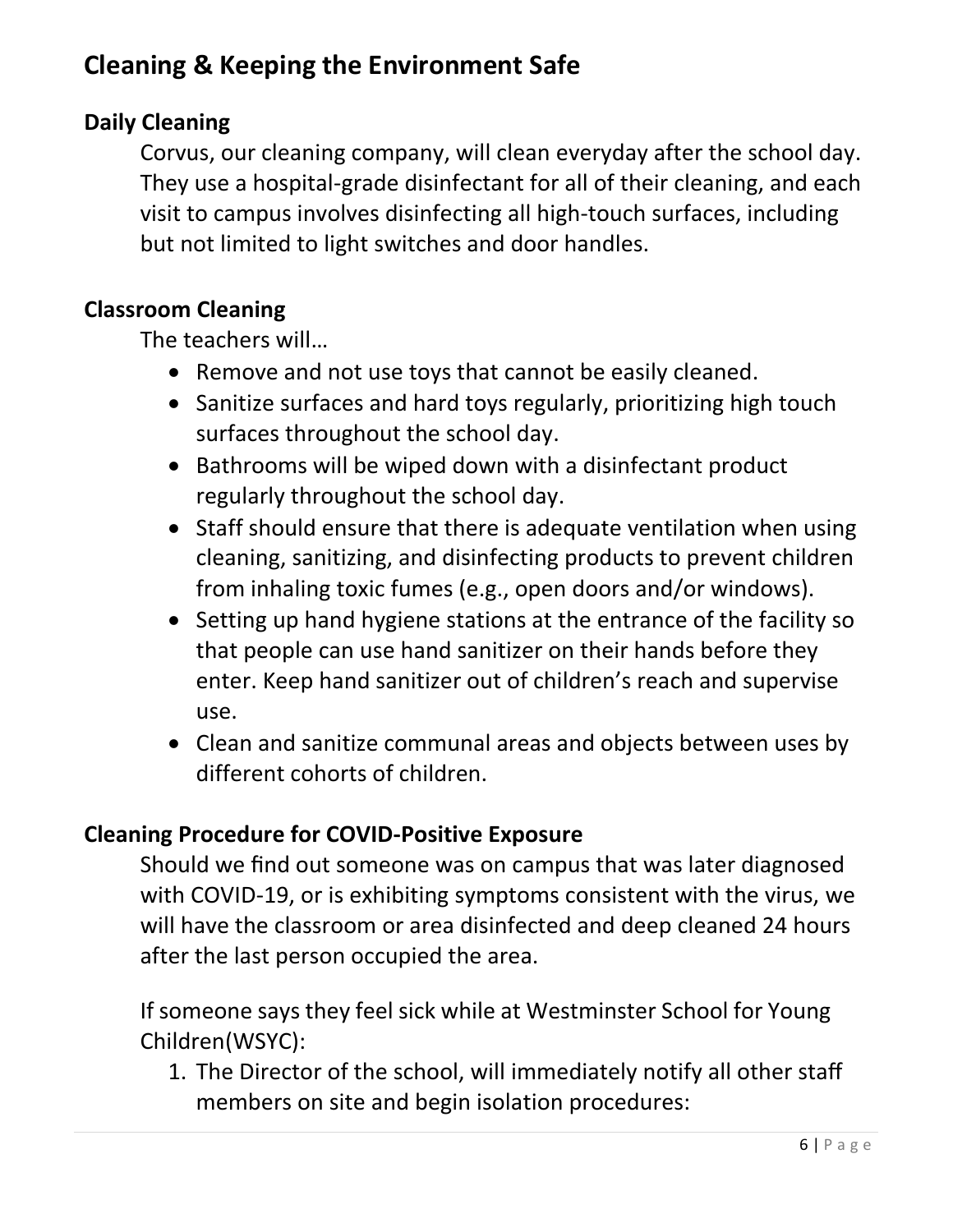- The Godly Play Room will be the space to isolate someone who may become sick and may not be able to leave immediately.
- The bathroom nearest to the Godly Play Room will be available for those who are feeling sick.
- Signs will be placed on the Godly Play Room and bathroom indicating it is being used for quarantine and others should not enter.
- 2. Arrange transportation home for the person as soon as possible.
- 3. Notify staff members and others who may have been exposed as well as Chris Tuttle and Sharon Morgan.
- 4. Anyone who may have been exposed to the virus will take any necessary and additional precautions.
- 5. Should the symptomatic individual test positive for COVID-19, the Durham Health Department will be notified and will work with the Director on contact tracing and advise on classroom vs. school closure and isolation.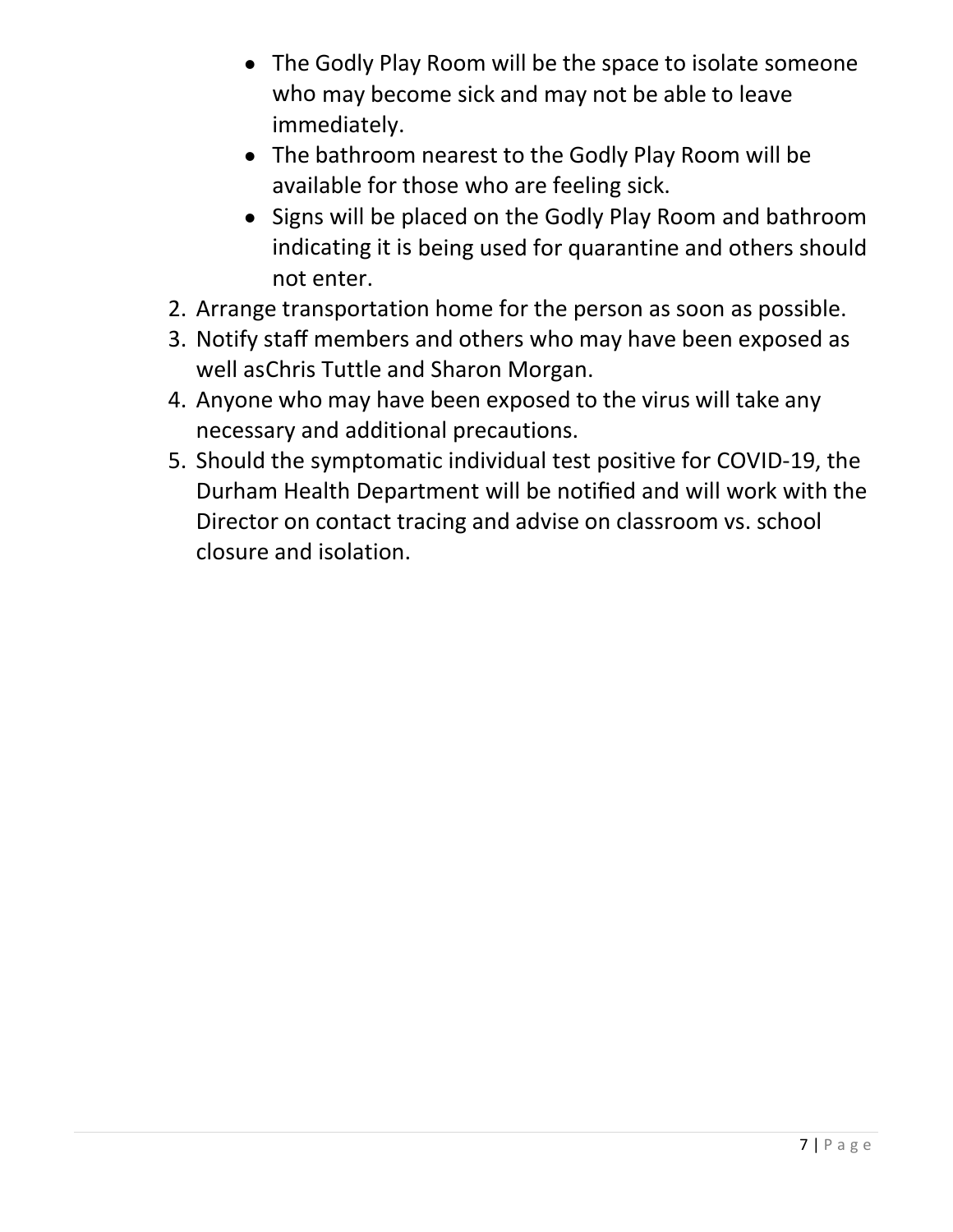# <span id="page-7-0"></span>**WSYC Faculty Guidelines and Expectations**

All faculty members and substitutes will…

- Required to be fully vaccinated before working.
- Conduct a Daily Health Screening upon arrival every day.
- Wear a mask (covering one's nose and mouth) at all times. The only exception to this is when the faculty member is working alone in their classroom or office.
- Wash their hands regularly throughout the day.
- Encourage social distancing among students as is realistically possible.
- Remove all soft, plush, porous and difficult to clean items from their classroom.
- Any item or toy that enters a child's mouth will be removed from play and disinfected.
- Follow all guidelines set by health officials regarding shared toys and community art supplies.
- Incorporate learning outside as much as possible.
- Hand out pre-packaged snacks wearing gloves.
- No shaking hands or other touching is permitted.
- Strongly encouraged to receive a flu vaccine.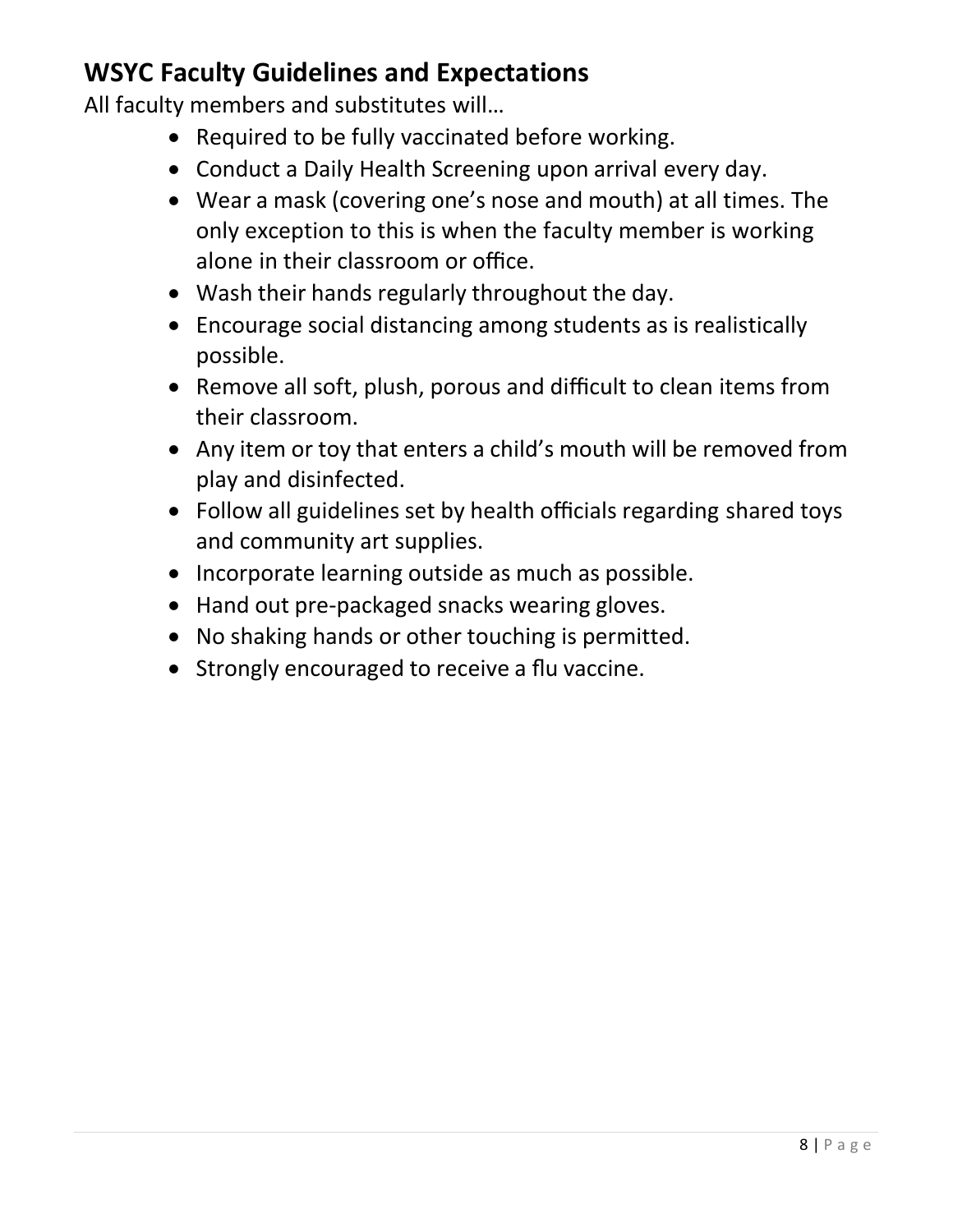# <span id="page-8-0"></span>**WSYC Student/Family Guidelines and Expectations**

- We will allow one family member inside the building for morning drop off following the guidelines previously mentioned.
- We will use a carline circle for pick up at 12:00pm and 1:00pm. After picking up your child, you must leave the campus.
- Each family will conduct a Daily Health Screening upon arrival. If you are unable to affirm the screening questions, your child will not be admitted to school.
- Everyone ages 2 and above are required to wear cloth face masks if they can do this responsibly.
- Children will wash and sanitize their hands several times during the day which includes but not limited to upon arrival, before snack, after the playground, after using the bathroom, and after sneezing or blowing his/her nose.
- Families will be asked to bring snacks for the class throughout the year. Snacks must be individual and prepackaged.
- Students will not bring any extra items from home.
- About half of the school day will be outside; sunscreen and bug spray are recommended and must be applied before arriving at school.
- Families are strongly encouraged to receive the flu vaccine this year in particular. Per pediatrician Andrea Dunk: "The arrival of influenza in thecommunity this winter as COVID is still circulating, is going to create a problem for all of us. The fewer children who become ill with influenza, the better off we'll all be."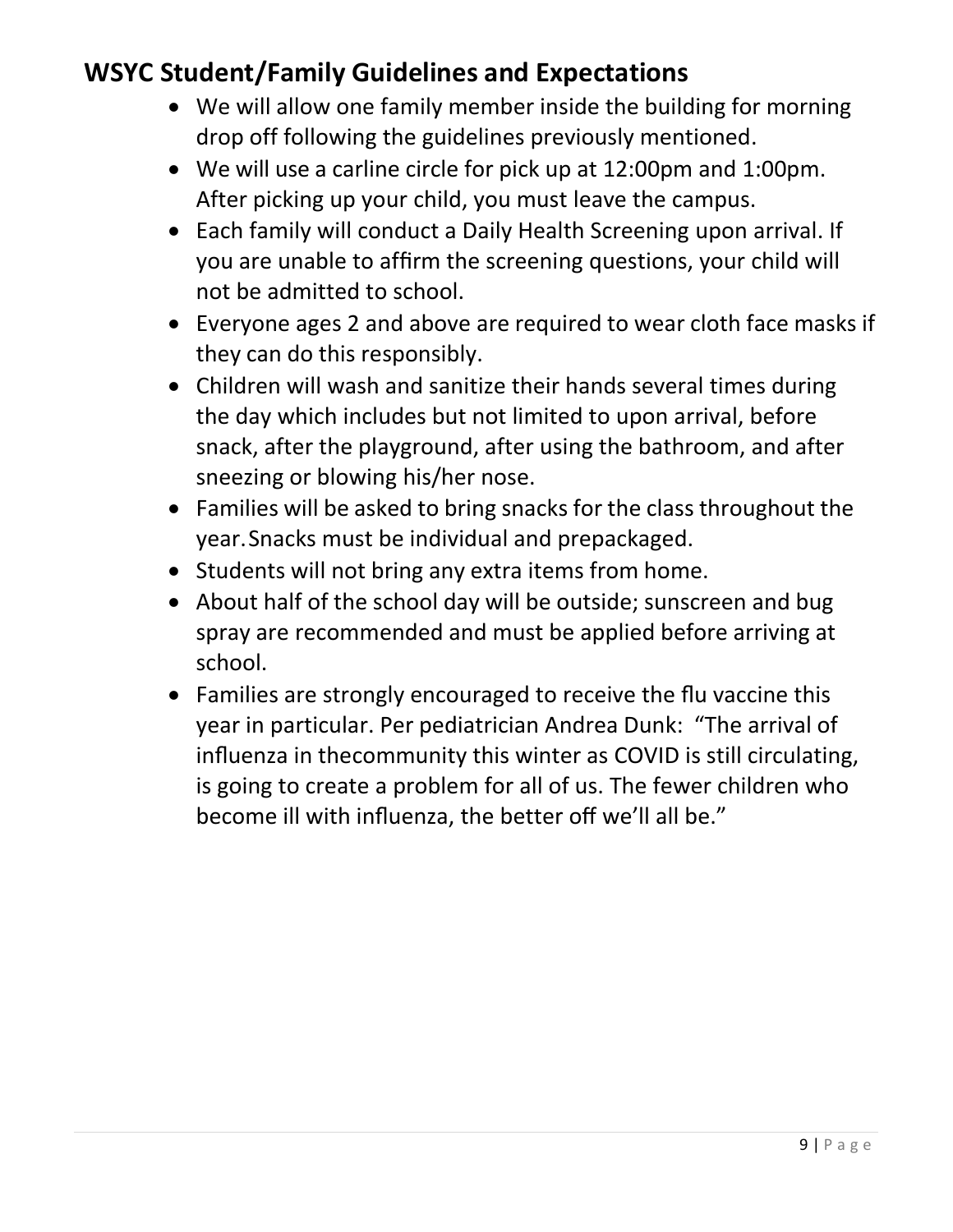# <span id="page-9-0"></span>**WSYC's FAQs?**

## <span id="page-9-1"></span>**What are my next steps if my child has any COVID-19 symptoms listed previously?**

You have a couple different options:

- 1. Stay home for 10 days since first symptoms, no fever for 48 hours (without the use of fever reducing medicine), AND COVID-19 symptoms improving.
- 2. Receive a negative PCR/molecular test, no fever for 48 hours (without the use of fever reducing medicine), AND they have felt well for 24 hours.
- 3. Visit a health care provider to receive an alternate diagnosis, no fever for 48 hours (without the use of fever reducing medicine), AND they have felt well for 24 hours.

#### <span id="page-9-2"></span>**Returning to WSYC after Exposure or Confirmed Case of COVID-19**

With respect to suspected or confirmed COVID-19 cases, WSYC will adhere to the guidelines set forth by the NCHHS guidelines [ChildCareStrongNC](https://covid19.ncdhhs.gov/media/3091/open) Toolkit and [StrongSchoolsNC](https://covid19.ncdhhs.gov/media/164/download) for K-12 schools. To include the following guidelines highlighted below in red for non-vaccinated students.

- Scenario One: Student has tested positive on a COVID PCR/molecular test. Student can return to school when it has been 10 days since their positive test AND has been at least 48 hours since the student had a fever (without using fever reducing medicine) AND other symptoms of COVID-19 are improving.
- Scenario Two: Student has symptoms of COVID 19 but has received a negative PCR/molecular test result. Home until no symptoms for 48 hours (without the use of medicine), AND they have felt well for 24 hours.
- Scenario Three: A household member has tested positive on a COVID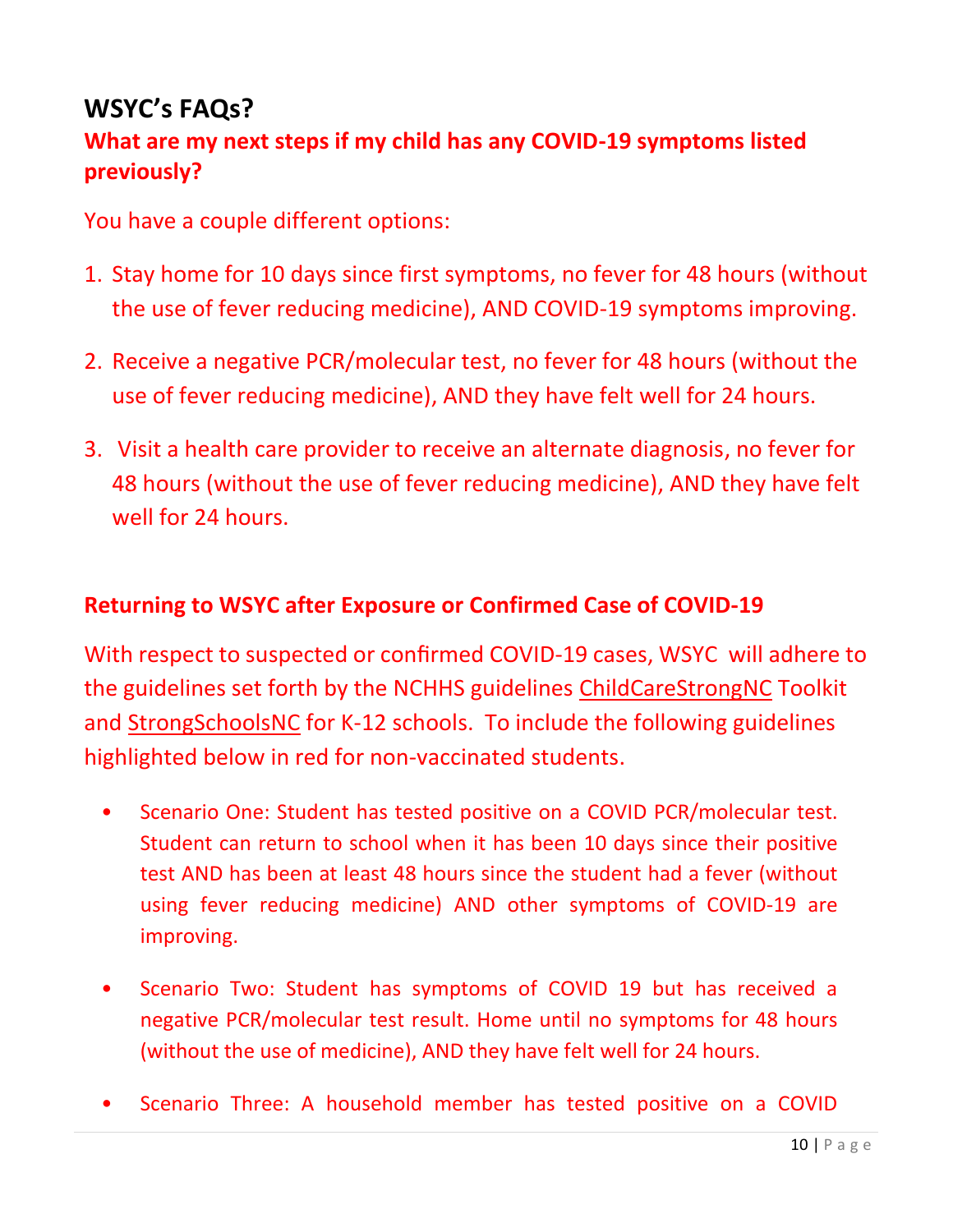PCR/molecular test and the student has tested negative. The student needs to stay home and re-test on Day 5. If negative, the student can return to school after 10 days of the original positive test AND has been at least 48 hours since the person had a fever (without using fever reducing medicine) AND other symptoms of COVID-19 are improving.

- Scenario Four: A household member has tested positive on a COVID PCR/molecular test and the student has tested negative. The student needs to stay home and re-test on Day 5. If positive, the student can return to school after 10 days of their positive test AND has been at least 48 hours since the student had a fever (without using fever reducing medicine) AND other symptoms of COVID-19 are improving.
- Scenario Five: If a student has been determined to have been in close contact with someone diagnosed with COVID-19, they must remain out of school for 10 days since the last date of exposure. They must complete the full 10 days of quarantine, even if they test negative on Day 5.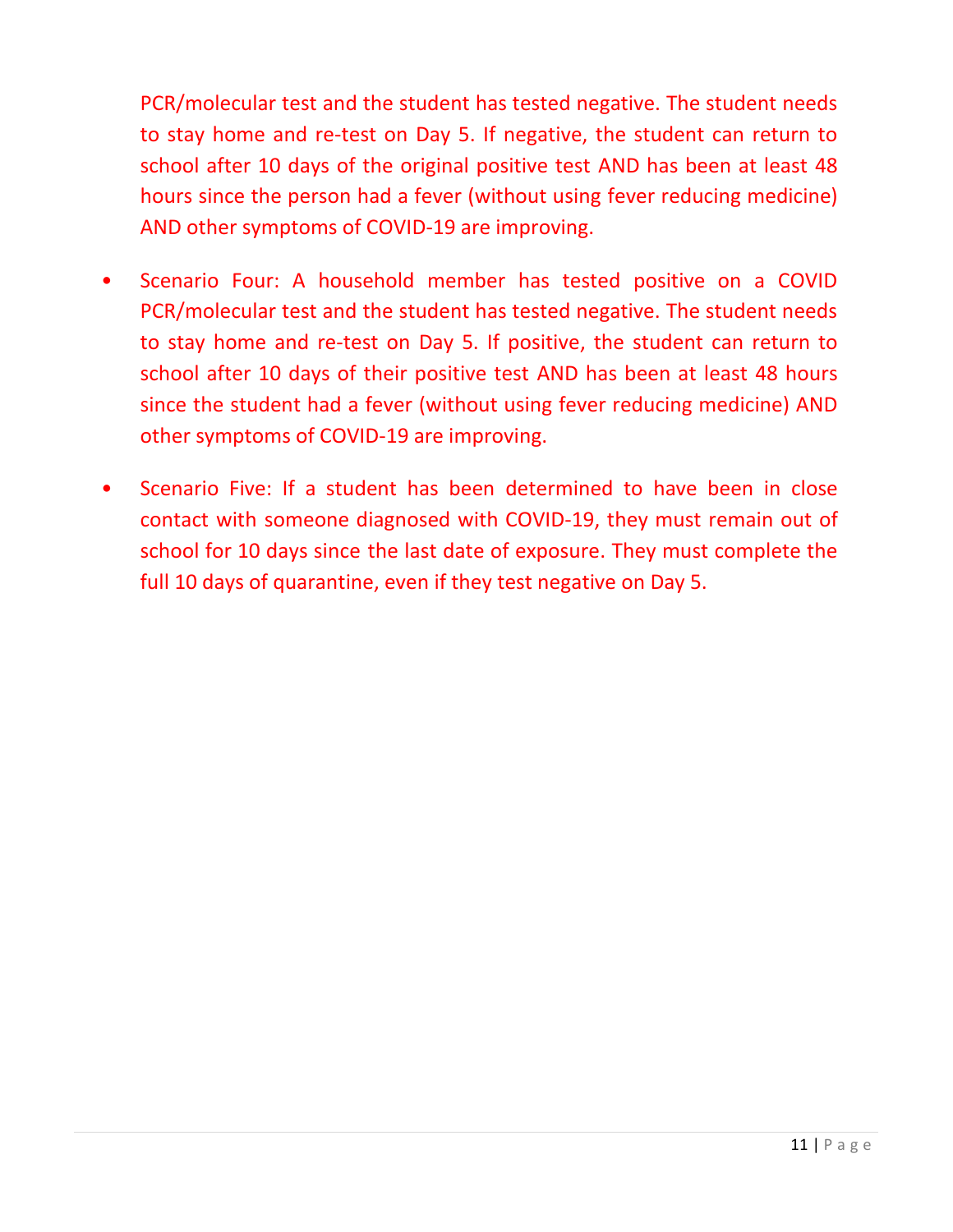## <span id="page-11-0"></span>**What if I don't feel comfortable sending my child to school?**

We understand that the safety and well being of your child(ren) is your top priority. If you do not feel comfortable sending your child to school because of COVID-19, we ask that you let the office know as soon as possible.

#### <span id="page-11-1"></span>**What will the school day look like if half of the day is outside?**

The Westminster campus will allow for several areas to social distance outside. Each class will have a scheduled amount of time to move around to a variety of outdoor locations including both playgrounds, the grassy field behind the garage, the church courtyard, the cabin porch, and the picnic tables. Each class will also have time scheduled daily to be in their classroom.

If we are faced with inclement weather, we will have the ability to be in our classroom or outside if the children are dressed appropriately. If you feel uncomfortable with your child being inside for the school day, you are always welcome to keep your child at home on inclement weather days.

## <span id="page-11-2"></span>**How will my child's tuition be affected if the school is forced to close due to COVID-19?**

If WSYC needs to close to slow the spread of the coronavirus, you will be offered the following options regarding your tuition:

- 1. If the school closes before the  $15<sup>th</sup>$  of any given month, you will only becharged 50% of your tuition. The remaining 50% of your child's tuition can be credited to your account or you can choose to donate the remaining tuition to WSYC.
- 2. If the school closes after the  $15<sup>th</sup>$  of any given month, you will not be refunded any portion of your tuition.
- 3. Tuition will not be due for any complete month we are out of school.

## <span id="page-11-3"></span>**How will my tuition be affected if my child needs to self-isolate due to a COVID-19 exposure at WSYC?**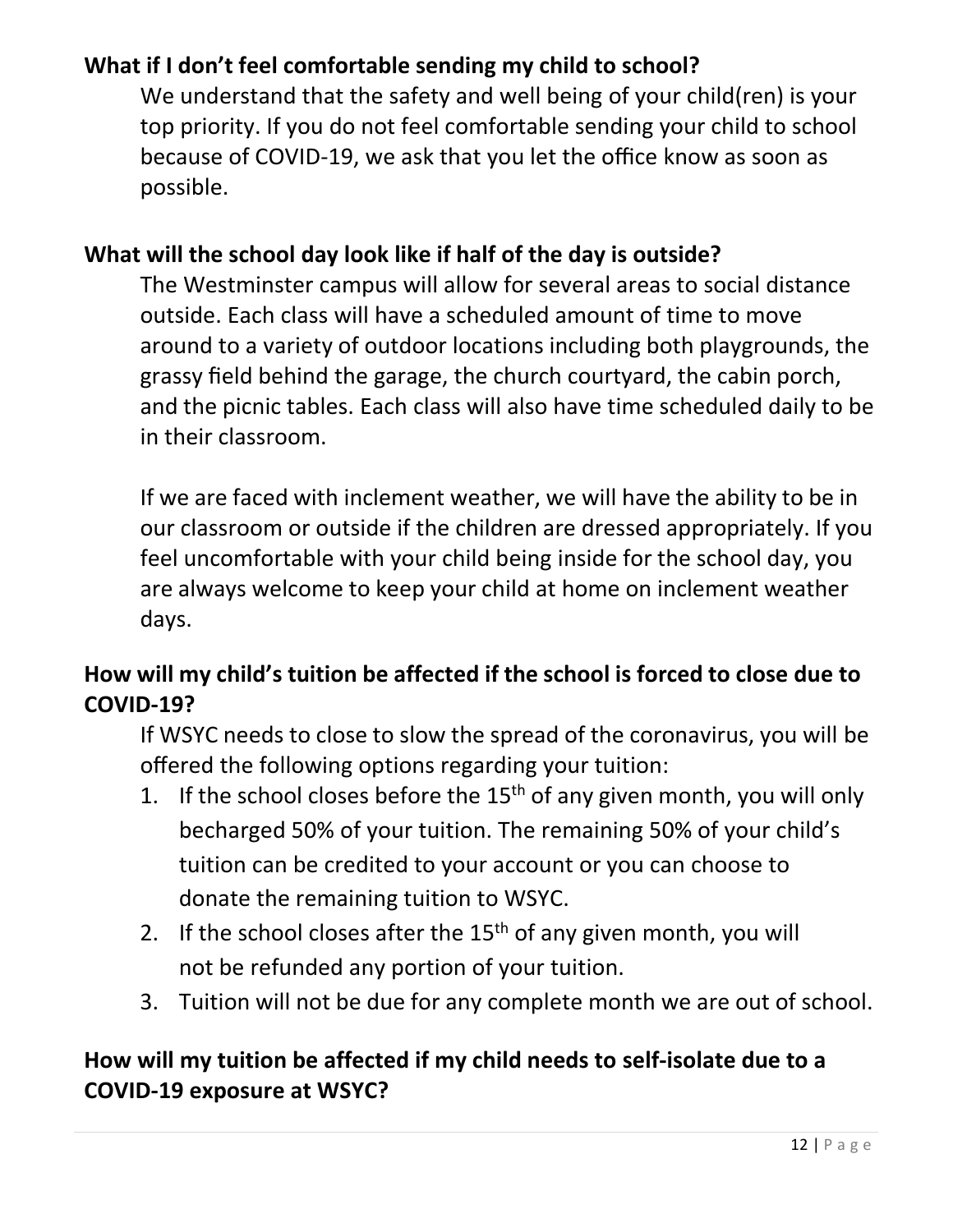Individual concerns like this will be handled on a case by case basis with the school's director. If a tuition reimbursement is credited to your account, it will not exceed 50% of your child's monthly tuition.

## <span id="page-12-0"></span>**How does COVID-19 change the existing health and wellness policy?**

A child's educational success is based on the strength of the parent/teacher partnership. This strong partnership is also necessary for ensuring the healthand wellness of our entire student and teacher population. We are not physicians and will not be able to determine if your child's runny nose and congestion is allergy related or a COVID-19 symptom. Therefore, we must strictly follow the guidelines shared above.

The health policy outlined in the Parent Handbook regarding other common childhood illnesses (hand, foot and mouth, lice, etc.) still applies. As always, your child cannot come to school under any circumstances if they are only fever free due to fever-reducing medication.